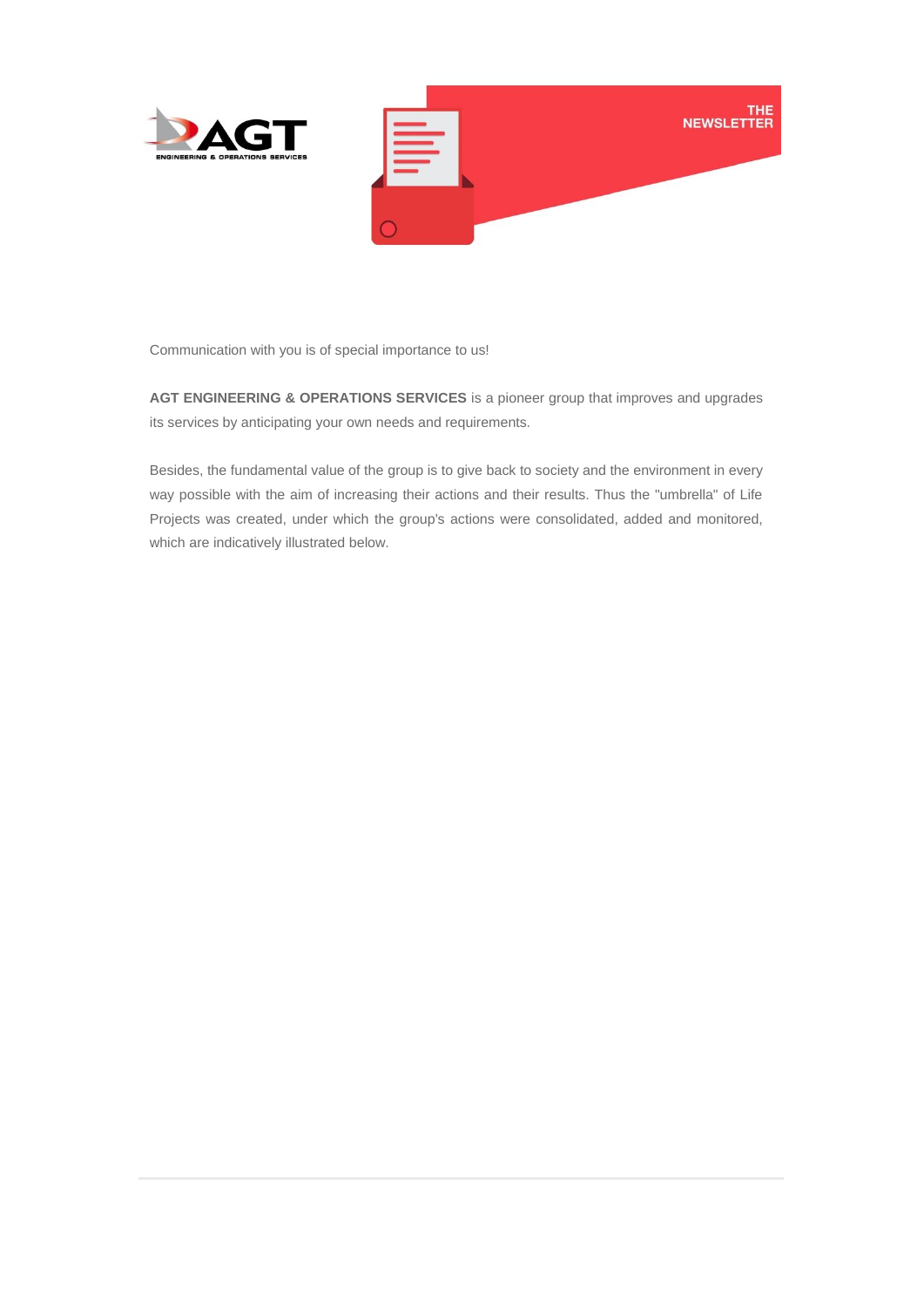## **KEY PERFORMANCE BOOK BY AGT FM**







We at AGT, are committed to providing the best possible customer experience. AGT Facility Management S.A. developed and implements a prototype customer experience measurement model through Key Performance Indicators (KPI's). The AGT FM KPIs Book measures and analyzes the parameters that compose the satisfaction of the end users of the facilities through their own evaluation. During our company's operation in Facility Management contracts, the Quality & Safety department conduct research always in cooperation with our customer. The results of the research are delivered to the customer for evaluation, being a tool in our common effort for high quality services with satisfied users and modifying contracts to the specific needs of each customer.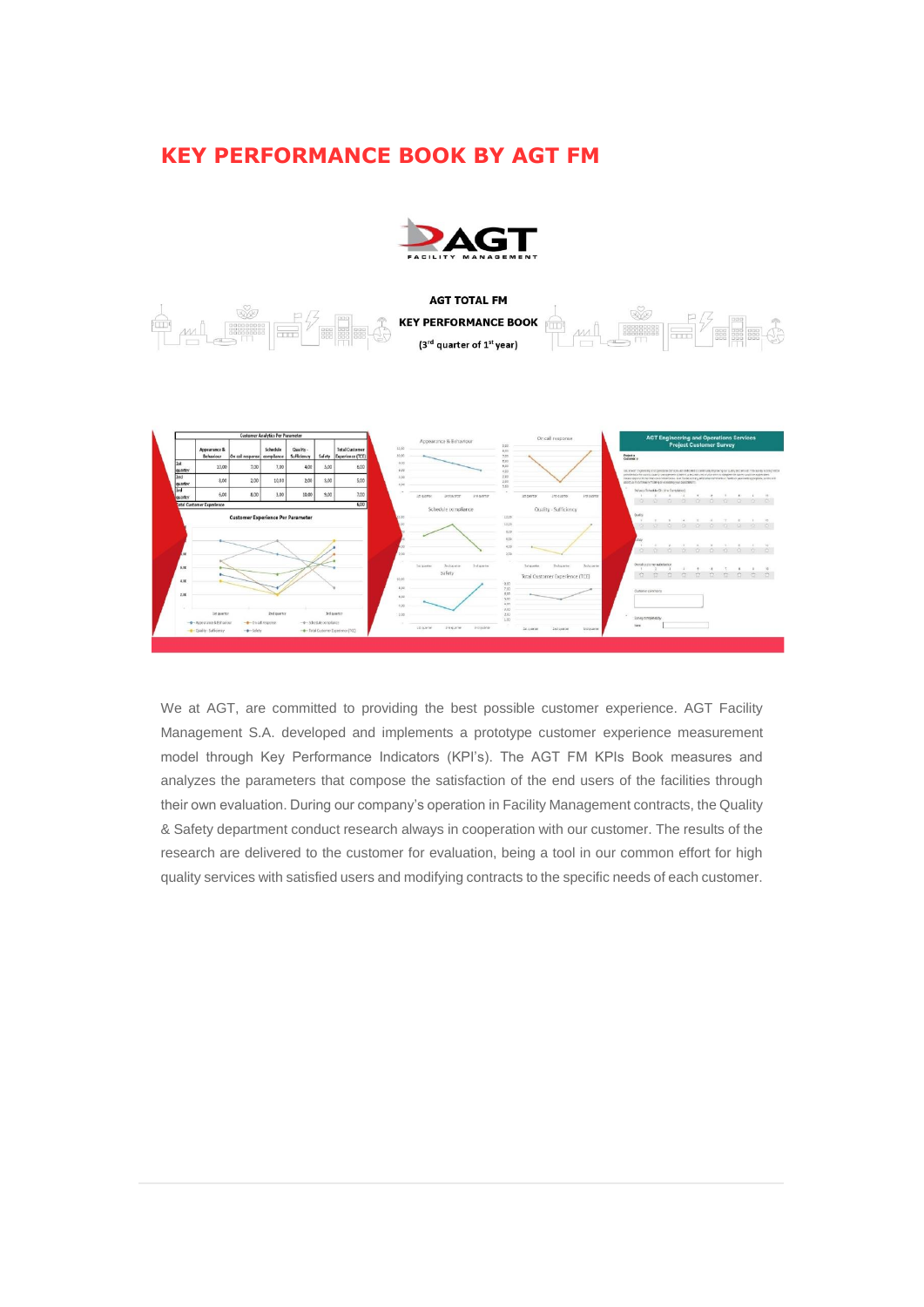## **KNOW HOW TRANSFER BY AGT CYPRUS**



In recent years, our activities on the island of Cyprus validates AGT Cyprus as one of the most reliable companies in Engineering Projects and Facility Management. We are expanding our clientele and we are every day next to our customers in the sectors of Heavy Industry, Food & Beverage and Commercial. Through our experience in Total Facility Management, we transfer know-how specified in presenting detailed and in-depth proposals for operations in multi-storey buildings and complexes. We keep our values stable by cultivating a spirit of cooperation and teamwork.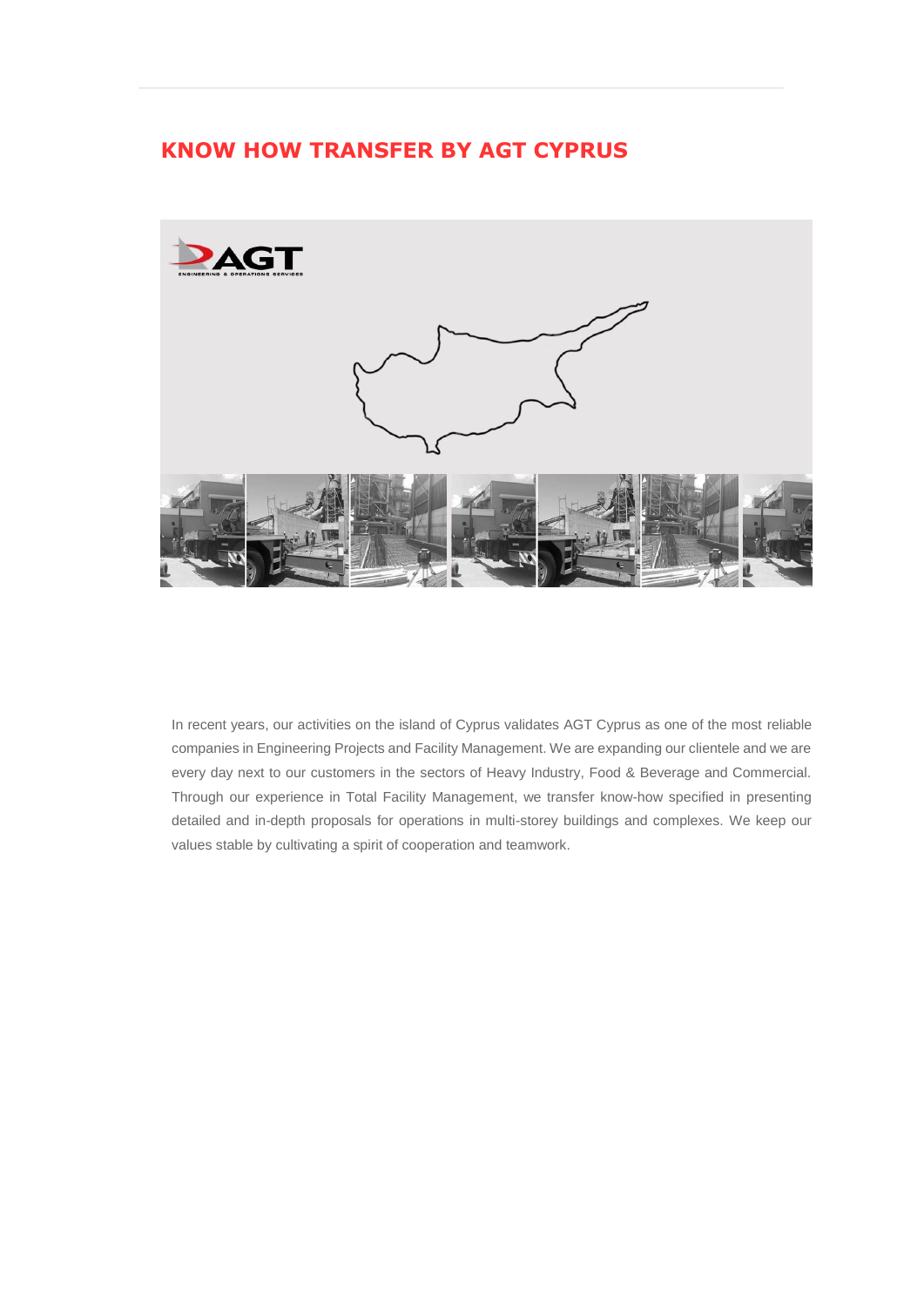## **NEW INVESTMENT IN ERP SOFTWARE**



The AGT Engineering & Operations Services group continues to invest in technology, innovation, and corporate governance. In collaboration with Entersoft, one of the leading Greek business software development companies, we have installed and fully developed new ERP software (Enterprise Resource Planning). We are now upgrading our operations, integrating important activities and processes of the group into a central management system, increasing our speed and efficiency. ERP comes to support the other modern applications used by our company such as Pipedrive, Coswin, Slack, Teams, empowering remote work.

The modern computerization and the great possibility of work mobility, certifies AGT as one of the technologically advanced companies in its sector, with flexibility that enables us to adapt the needs of our customers.